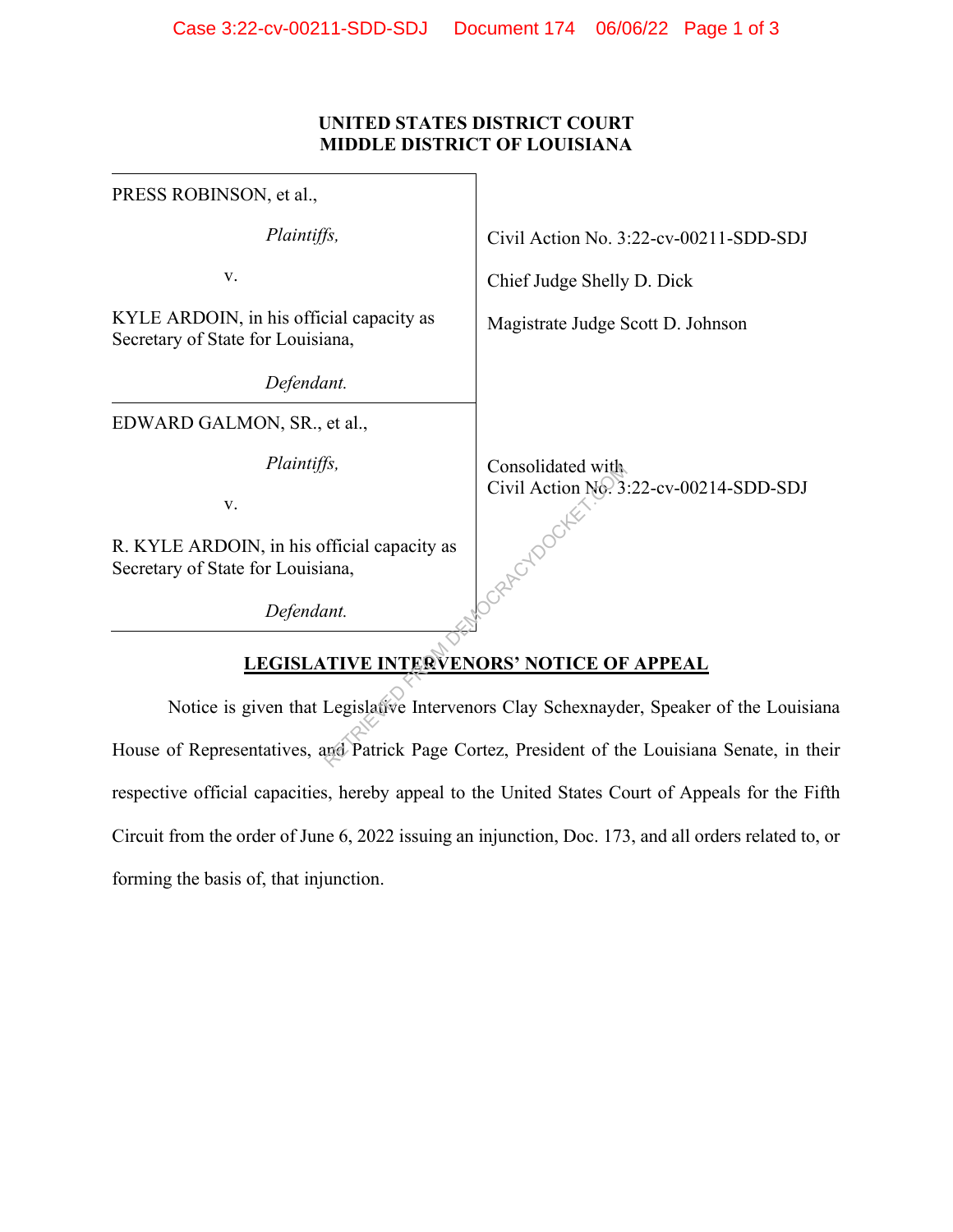*/s/ Michael W. Mengis* 

Michael W. Mengis, LA Bar No. 17994 **BAKERHOSTETLER LLP**  811 Main Street, Suite 1100 Houston, Texas 77002 Phone: (713) 751-1600 Fax: (713) 751-1717 Email: mmengis@bakerlaw.com

E. Mark Braden\* Katherine L. McKnight\* Richard B. Raile\* **BAKERHOSTETLER LLP**  1050 Connecticut Ave., N.W., Ste. 1100

Washington, D.C. 20036 (202) 861-1500 mbraden@bakerlaw.com kmcknight@bakerlaw.com rraile@bakerlaw.com RETRIEVED FROM DEMOCRACYDOCKET.COM

Patrick T. Lewis\* **BAKERHOSTETLER LLP**  127 Public Square, Ste. 2000 Cleveland, Ohio 44114 (216) 621-0200 plewis@bakerlaw.com

\* *Admitted pro hac vice* 

Respectfully submitted,

*/s/ Erika Dackin Prouty* 

Erika Dackin Prouty\* **BAKERHOSTETLER LLP**  200 Civic Center Dr., Ste. 1200 Columbus, Ohio 43215 (614) 228-1541 eprouty@bakerlaw.com

*Counsel for Legislative Intervenors, Clay Schexnayder, in his Official Capacity as Speaker of the Louisiana House of Representatives, and of Patrick Page Cortez, in his Official Capacity as President of the Louisiana Senate*